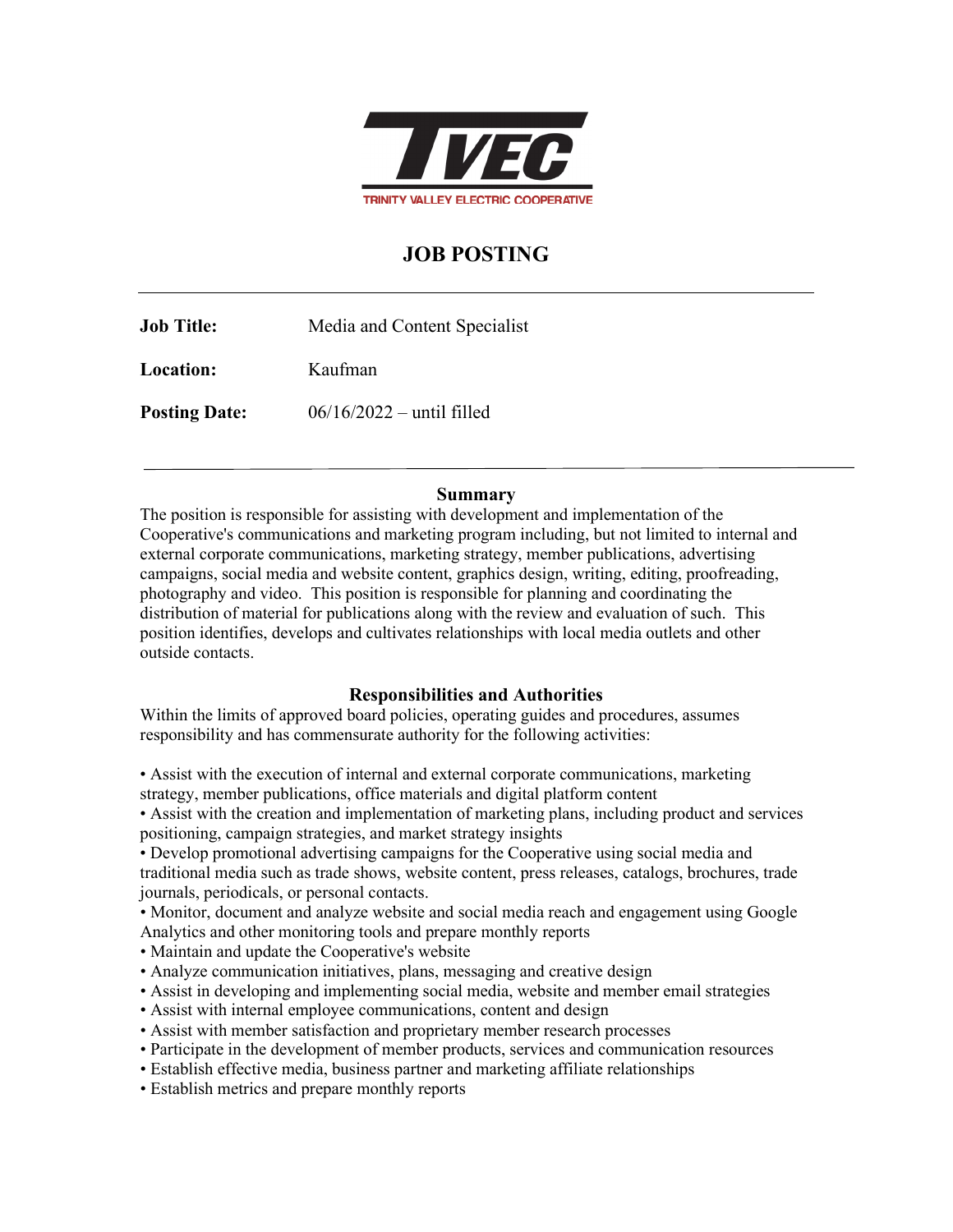• Grow and maintain a high level of skills and proficiency with job-related advances in technology

• Maintain contacts and regular communication with a network with all area newspapers, digital media, and radio/television stations in the TVEC service area

• Write, edit, proofread and take photos for the Cooperative's newsletter and other publications to enhance the Cooperative's image and keep members and the general public informed.

• Assist with the Crisis Communication Team as it relates to the Cooperative's Disaster Recovery Plan.

• Assist other departments when required relating to communications with members, employees, vendors and contractors

• Collects and analyzes monthly data on website traffic and social media performance

• Follow personnel and safety policies, procedures and regulations.

• Exercises a high degree of discretion and emotional control during periods of extreme stress in working with members, board members, employees and other individuals, any of whom may be from diverse cultural backgrounds, and diverse socioeconomic backgrounds, as well as working with professional staff, regulatory staff, and oversight agencies.

• Perform any other duties as assigned by the Chief Communications Officer and/or General Manager/CEO.

#### **Education**

A four-year degree in journalism, communications or marketing is preferred. Related experience in media or corporate communications is beneficial.

#### **Experience**

A minimum of one year of experience in marketing, advertising and media communications is preferred. Three years' experience may be substituted for education.

#### **Job Knowledge**

Must possess effective working knowledge and skills in the areas of marketing, advertising, writing and photography.

#### **Abilities**

Must have strong written and verbal communication skills with an emphasis on presenting information to both internal and external audiences. The ideal candidate will have strong interpersonal skills, ability to effectively handle competing priorities and complete assignments in a timely manner and must be able to work independently as required. Must be able to understand and prepare oral and written presentations of complex materials. Computer skills are required to perform essential job functions. Familiarity with Adobe Creative Suite products, including Photoshop, InDesign and Illustrator are a plus. Use of Excel, Word, Power Point, Access, and Microsoft Outlook is required. Must be able to communicate to individuals and small groups. Must be familiar with website Content Management Systems, particularly WordPress. Must be able to read, write and do arithmetic. Requires measuring, document and analyzing data and reports, conducting research, implementing recommendations, and coordinating people and resources. Skills in developing plans, procedures and goals required. Must be able to present information to others and work well under stress. Some driving within the TVEC service area is required, must possess a valid driver's license, and remain insurable by Cooperative automobile insurance carrier.